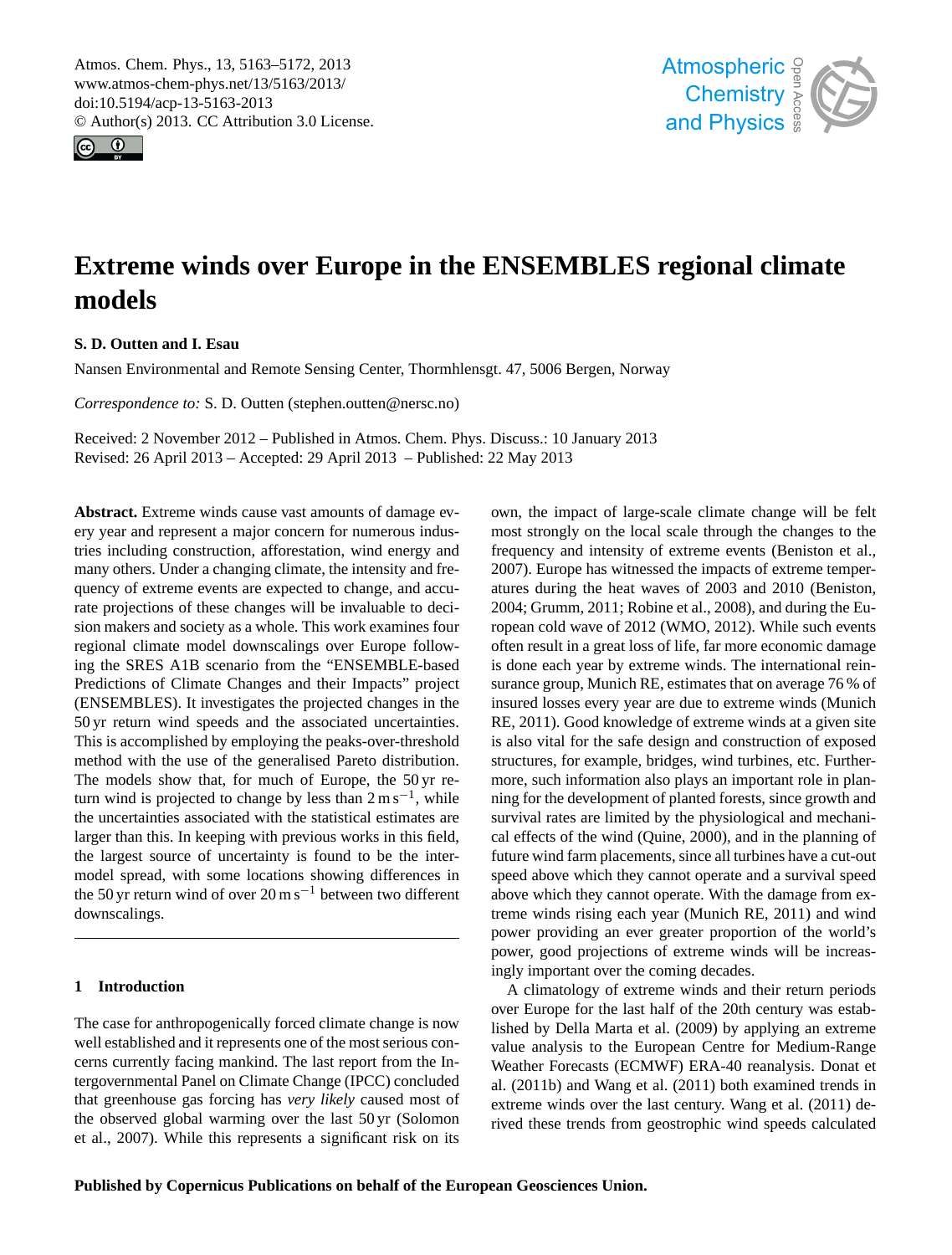from pressure measurements at stations across Europe, while Donat et al. (2011b) examined the 95th percentile of daily maximum wind speeds in the NOAA 20th century reanalysis. Both found a positive trend over much of Northern Europe, which increased over the last 30 yr. Zwiers and Kharin (1998) made use of climate model projections to investigate estimates of extreme winds for the future. They showed an increase in extreme winds over Northern Europe projected by the Canadian Global Climate Model (GCM) under a doubling  $CO<sub>2</sub>$  scenario.

In recent years, investigations have focussed on the future projections from regional climate models (RCMs). Beniston et al. (2007), Schwierz et al. (2010), and Rockel and Woth (2007) all examined extreme winds in the regional downscalings of the Prediction of Regional Scenarios and Uncertainties for Defining European Climate Change Risks and Effects (PRUDENCE, EU FP5 project) project. The three studies identified extreme winds as the 90th, 98th and 99th percentiles of wind speeds respectively and all three showed similar projected changes between the periods of 1961–1990 and 2071–2100: an increase in extreme winds over the North Sea, Northern Europe and UK combined with a decrease in extreme winds over the Mediterranean Sea and Northern Scandinavia. Donat et al. (2011a) and Pryor et al. (2012a) both investigated extreme winds in the downscalings from the Ensemble-Based Predictions of Climate Changes and their Impacts (ENSEMBLES, EU FP6 project) project (the successor to PRUDENCE). Donat et al. (2011a) found an increase in the 98th percentile of wind speeds over the North Sea and Northern Europe, with an associated decrease over the Mediterranean Sea. The largest changes in both cases were identified over the sea, while over the continent they classified the projected changes in the individual downscalings as 'spotty' and non-consistent. Pryor et al. (2012a) investigated changes in the 50 yr return wind speed and again found increases over the North Sea and Northern Europe. Unfortunately, their study domain only covered Northern Europe and Scandinavia, so a comparison of the results over the Mediterranean Sea is not possible. However, they did identify that the 50 yr return wind was not projected to evolve out of the historic envelope until the end of the 21st century. Nikulin et al. (2011) examined the change in 20 yr return wind speeds from a single RCM over the whole of Europe and identified some areas of increase and some of decrease over the Mediterranean. Of the studies discussed here examining future projections from climate models, only the works of Pryor et al. (2012a) and Nikulin et al. (2011) employed extreme value analysis for the study of extreme wind speeds.

There are numerous challenges with the projection and investigation of extreme wind events under climate change. First, since turbulent energy cascades from larger scales to smaller scales, extreme winds are a local-scale effect; therefore, their study in models necessitates the fine-scale horizontal resolution found in RCMs. RCMs provide highresolution output that is more suitable than global climate model output for use in impact studies, which are of great interest to society, making them a very useful tool. The higher spatial resolution of RCMs allows for improved description of orographic effects, land–sea contrasts, and sea ice edges. Perhaps most important, RCMs can and do have improved representation of the physical and dynamical process of the climate system compared to global climate models. This is due to the combination of high temporal and spatial resolution. These models do however have some weaknesses, including their dependence on the quality of the global model data that is used to drive them, and the various issues with their own model physics. A recent review of the state of regional climate models is given in Rummukainen (2010), but crucially it has been shown that RCMs tend to underestimate wind speeds when compared to observations (Kunz et al., 2010). However, regional climate models are near the end of a long chain of projections, for example, socio-economic assumptions, projected emissions scenarios, carbon cycle response and concentration projections, global climate sensitivity estimates, regional climate simulations, and lastly, the estimation of possible impacts (Jones, 2000). Each stage of this chain introduces further uncertainties into the final projection from the RCM (Foley, 2010). In an attempt to put the extreme wind estimates from this work into context of some of these uncertainties, estimates will be made for multiple simulations and their differences and uncertainties will be discussed.

The second major challenge in investigating extreme winds under a changing climate comes from the need to employ appropriate statistical techniques both to describe the events and to identify their change in frequency. A review of methods used to calculate extreme winds is given by Palutikof et al. (1999). A number of works have employed the Weibull method – this assumes the wind speeds can be fitted to a Weibull distribution and extreme events are then obtained by extrapolation (e.g. Quine, 2000; Lun and Lam, 2000; Koh et al., 2011). This method relies on a distribution that is well fitted to the non-extreme events that make up the largest proportion of the data. The Weibull method also does not provide analytical confidence intervals for the estimated return values (Perrin, 2006).

Alternative approaches come from extreme value theory: a branch of mathematics that deals with extreme distributions and determining the probability of an event occurring that is more extreme than any previously observed. In general terms there are two main approaches based on the two main theorems. The block maxima method, based on Fisher–Tippett theorem that states that the maxima of multiple samples (blocks) of independent, identically distributed data will converge to one of three classic distributions: the Gumbel, the Fréchet, or the Weibull distribution (Fisher and Tippett, 1928; Gumbel, 1958). These three distributions can be grouped into one family and described by the single generalised extreme value (GEV) distribution. A serious criticism of the block maxima method is that it only considers a single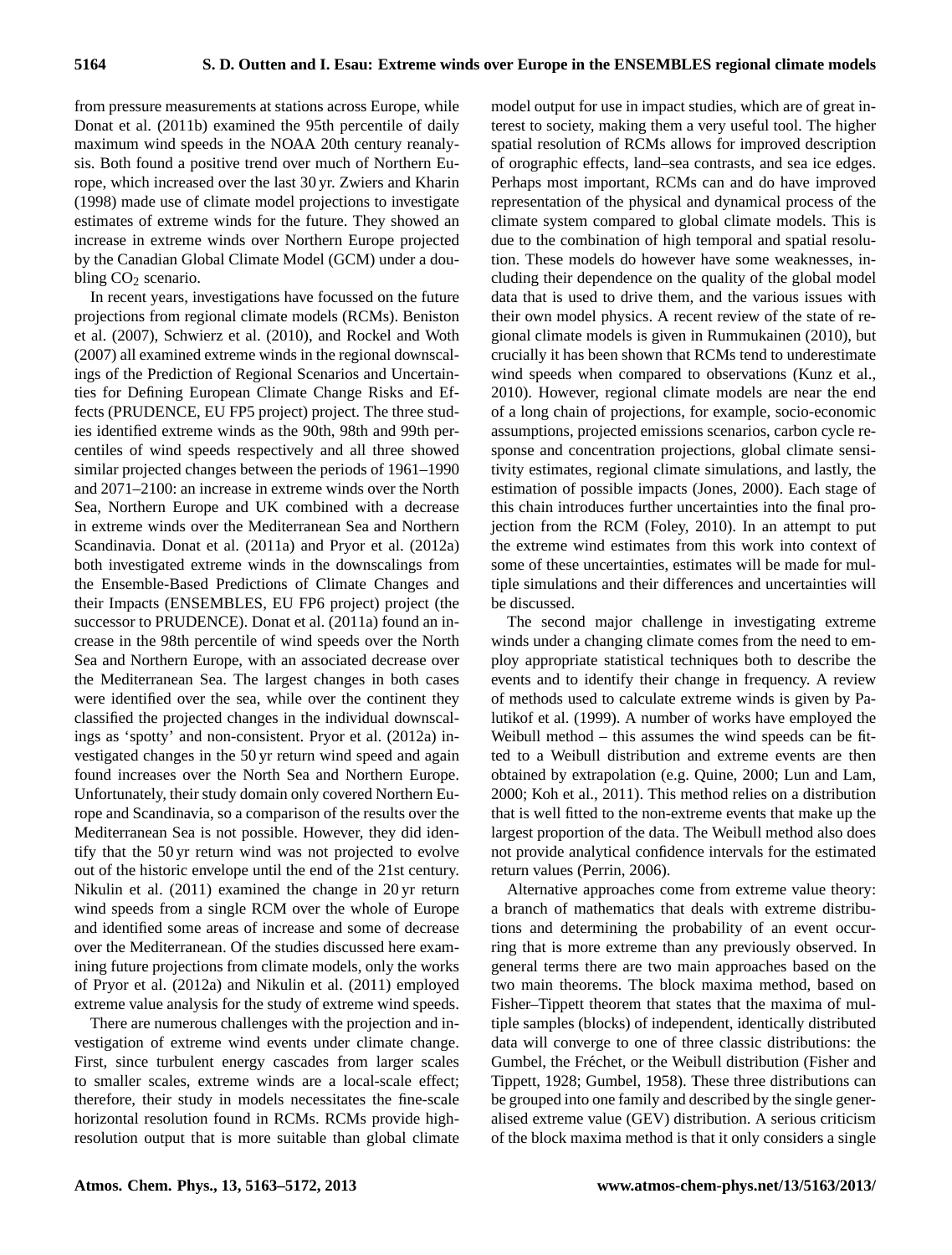value from each block. This greatly reduces the amount of data available for analysis, and ignores sub-block events, since only the largest event in any block is included.

The second approach of extreme value theory is the peaksover-threshold (POT) method. This is based on the Pickands– Balkema–de Haan theorem which states that the distribution of exceedances over a sufficiently high threshold will converge to a generalised Pareto distribution (GPD) (Balkema and de Hann, 1974; Pickands, 1975). The POT method has the advantage over the block maxima method that it extracts a larger number of extreme values, thereby increasing the sample size and decreasing the sampling uncertainty. A more detailed introduction to both of these methods, and the theorems they are based upon, can be found in Coles (2001), and in references therein.

The POT method was chosen for this work due to its decreased uncertainties compared to the block-maxima method and its focus on extreme events compared to the Weibull method. It is used to examine the 50 yr return value of the 10 m winds  $(U_{50})$  in four RCM downscalings over Europe for a recent and a future period. The geographical distributions of projected changes in  $U_{50}$  are shown, and these projected changes are compared to the uncertainty associated with their derivation. Section 2 details the data sources, while Sect. 3 details the statistical methods employed. The results are shown in Sect. 4; a discussion and conclusions given in Sect. 5.

## **2 Source data**

The data used in this project comes from the RCM simulations conducted as part of the ENSEMBLES project (van der Linden and Mitchell, 2009). The ENSEMBLES project created a matrix of experiments in which a range of GCMs were downscaled using various RCMs. This work uses the data from four of these downscalings where two GCMs were each downscaled by two different institutes, each using their own RCM (Table 1). The GCMs used were the Bergen Climate Model (BCM) (Furevik et al., 2003) and European Centre Hamburg Model version 5 coupled with the Max Planck Institute Ocean Model (ECHAM5/MPI-OM) (Roeckner et al., 2003; Marsland et al., 2003), while the RCMs used were the Rossby Centre Atmosphere climate model (RCA3) at the Swedish Meteorological and Hydrological Institute (Samuelsson et al., 2011), and the HIRHAM regional climate model version 5 at the Danish Meteorological Institute (Christensen et al., 2006). The HIRHAM acronym is a combination of the HIRLAM (High Resolution Limited Area Model) and ECHAM (European Centre Hamburg Model), since HIRHAM combines dynamics from these two models.

The RCM simulations all used the same domain covering Europe and had a horizontal grid spacing of 25 km. This work examines the daily model output for two 30 yr periods: 1961–1990 (reference) and 2070–2099 (future). The length of the periods was chosen to be 30 yr so as to provide sufficient data to determine 50 yr return events. The reference period has been commonly used in previous works (e.g. Beniston et al., 2007; Schwierz et al., 2010; Rockel and Woth, 2007, etc.) and was selected so as to provide maximum compatibility. The simulations of the future period were all forced with the SRES A1B scenario; a mid-range scenario in terms of global warming at the end of the 21st century (Nakicenovic and Swart, 2000).

While extreme wind speed calculations are often based on hourly, three-hourly, or six-hourly instantaneous data from models, this disjunct sampling does lead to an underestimation of the extreme winds due to the missed peak events that occur between the sampling times. Larsen and Mann (2006) demonstrated that taking hourly samples of ten-minute winds results in an underestimation of the extreme events by approximately 5 %, while for 6 h sampling this becomes approximately 15 %. This work examines the daily maximum 10 m wind speed, which is the highest 10 m wind speed at any given time step during each day, thereby ensuring that all peak events are captured and avoiding the problem of disjunct sampling. A similar relationship has been found for the horizontal resolution of the model domain and the magnitude of the extreme wind speeds. Pryor et al. (2012b) identified that changing the model domain from a resolution of 50 km to a resolution of 6 km resulted in only a 5 % change in the mean 10 m wind speed, but with a change of over 10 % seen in the extreme winds.

#### **3 Methods**

In accordance with the Pickands–Balkema–de Haan theorem, the exceedances over a given threshold need to be determined once a suitable threshold has been selected. If the threshold is too high, very few exceedances will exist, leading to increased variance in the parameter estimation. Conversely, if the threshold is too low, the exceedances cannot be considered extreme events, and the GPD fit will no longer be appropriate, which results in a bias being introduced (Van de Vyver and Delcloo, 2011). One commonly used approach for determining a suitable threshold is to examine by eye plots of the sample mean excess (SME) for a range of thresholds (e.g. Supplement Fig. S1). The SME is the sum of the excesses above the threshold divided by the number of data points which exceeded the threshold. At high thresholds, the SME fluctuates, while at low thresholds the SME increases. Between these two cases, the SME is stable as a balance is achieved between the bias and the variance. The lowest threshold within this stable region is usually selected and used for the POT method.

The aim in this work was to create maps of return events based on the model domain. The problem is that there is no clear methodology to automate the threshold selection process which could handle the various wind regimes without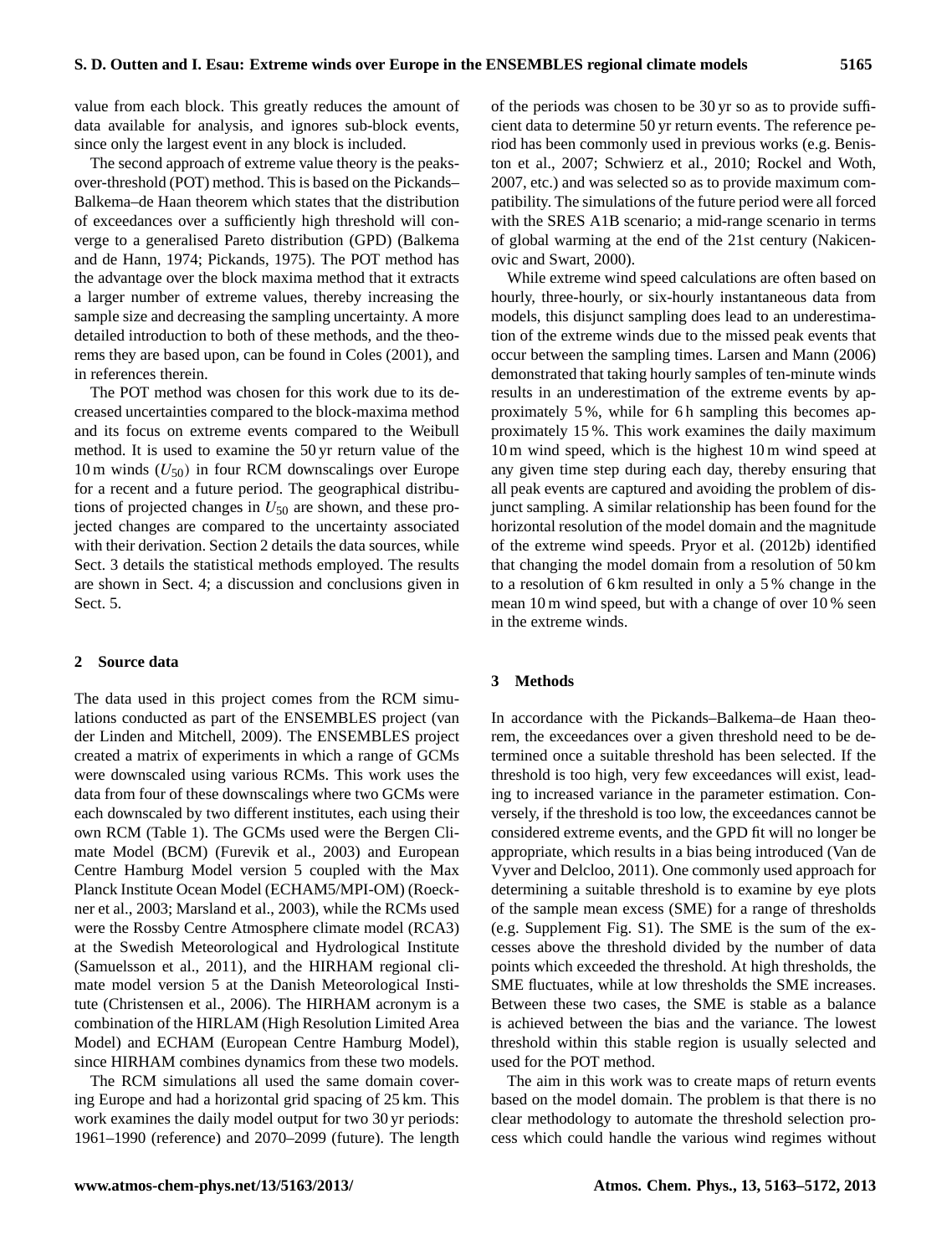Table 1. The driving global model for each simulation is given in the first column. The regional climate model used and the institute who performed the downscaling are given in second and third column, respectively. The fourth column shows the abbreviation that is used in this paper for each of the simulations, while the fifth column gives the horizontal resolution of the RCM. The final column provides a reference where full details of the RCMs can be found.

| Global climate<br>model | Regional climate<br>model | Institute                                            | Abbreviation   | Resolution         | Reference                 |
|-------------------------|---------------------------|------------------------------------------------------|----------------|--------------------|---------------------------|
| Bergen Climate<br>Model | HIRHAM5                   | Danish Meteorological<br>Institute                   | BCM-HIRHAM5    | $25 \,\mathrm{km}$ | Christensen et al. (2006) |
|                         | RCA3                      | Swedish Meteorological and<br>Hydrological Institute | BCM-RCA3       | $25 \,\mathrm{km}$ | Samuelsson et al. (2011)  |
| ECHAM5                  | HIRHAM5                   | Danish Meteorological<br>Institute                   | ECHAM5-HIRHAM5 | 25 km              | Christensen et al. (2006) |
|                         | RCA3                      | Swedish Meteorological and<br>Hydrological Institute | ECHAM5-RCA3    | $25 \text{ km}$    | Samuelsson et al. (2011)  |

introducing a large number of errors, and any such process would be computationally demanding to implement. For this reason, a simpler approach was employed. The threshold was selected as the lowest of the annual maxima at each grid point. While this approach guaranteed a minimum of 30 exceedances for each of the 30 yr samples, it yielded between approximately 50 and 300 exceedances, representing the top 0.5 % to 2.7 % of wind events at each grid point. A number of locations were selected based on the different wind regimes they had, and the thresholds derived by using our approach were compared with those derived by examining the SME plot. This provided confidence for the threshold selection method used. Furthermore, the quality of the GPD fits based on the derived thresholds was also assessed at these locations, by using quantile-quantile plots and by comparing the cumulative distribution function plot to the empirical distribution (e.g. Supplement Fig. S2). The high quality of these fits provided further confidence that the thresholds were suitable.

Once the exceedances over the threshold were obtained, a simple declustering method was employed to ensure the independent nature of the extremes, as required by the POT approach. This method identified peak exceedances and removed exceedances that occurred on the adjacent days. Since the data was daily maximum values, it was possible for two consecutive exceedances to be only a time step apart if the first occurred at the end of a day and the second occurred at the beginning of the next day. The declustering meant that there was at least 24 h between any two exceedances, thereby ensuring their independence.

A maximum likelihood estimation method was used to fit a GPD to the resulting exceedances. This was accomplished by minimising the negative log-likelihood with respect to the parameters of the GPD. The Nelder–Mead simplex direct search algorithm was chosen for this task since it is a robust method for minimising an objective function in a multi-dimensional space (Lagarias et al., 1998). The GPD was then used to estimate  $U_{50}$ . To determine confi-

dence intervals on this estimate, a region of parameter space was defined based on the 95 % level of log-likelihood using a Chi squared distribution. A trust-region-reflective optimisation algorithm was used to numerically find the range of  $U_{50}$  that occurred within the parameter space region. This approach differs from that of Pryor et al. (2012a), where the extreme return wind speed estimates are assumed to have a Gaussian distribution, in that it accounts for the nonlinearity of the parameter space in deriving the confidence intervals. This method also produces larger confidence intervals than the bootstrapping approach used by Naess and Gaidai (2009), demonstrating the sensitivity of the generalised Pareto distribution to the shape parameter. In applying this methodology to the two 30 yr periods of extremes, it is assumed that the climate is stationary within each period. The equations for the generalised Pareto distribution are given in Appendix A and a more comprehensive introduction to the methods employed in this work is given in Coles (2001).

The final methodology was therefore as follows:

- **–** Extract the 30 yr time series of daily maximum winds at a grid point in the reference period.
- **–** Determine the annual maxima and set the lowest as the threshold.
- **–** Extract the exceedances above this threshold from the time series.
- **–** Apply a simple declustering method to isolate individual events.
- **–** Use a maximum likelihood estimation method to determine the parameters of the GPD fit.
- $-$  Calculate  $U_{50}$  based on this GPD fit.
- **–** Use the 95 % level of the chi-squared distribution of likelihood to derive confidence intervals in a profile likelihood approach.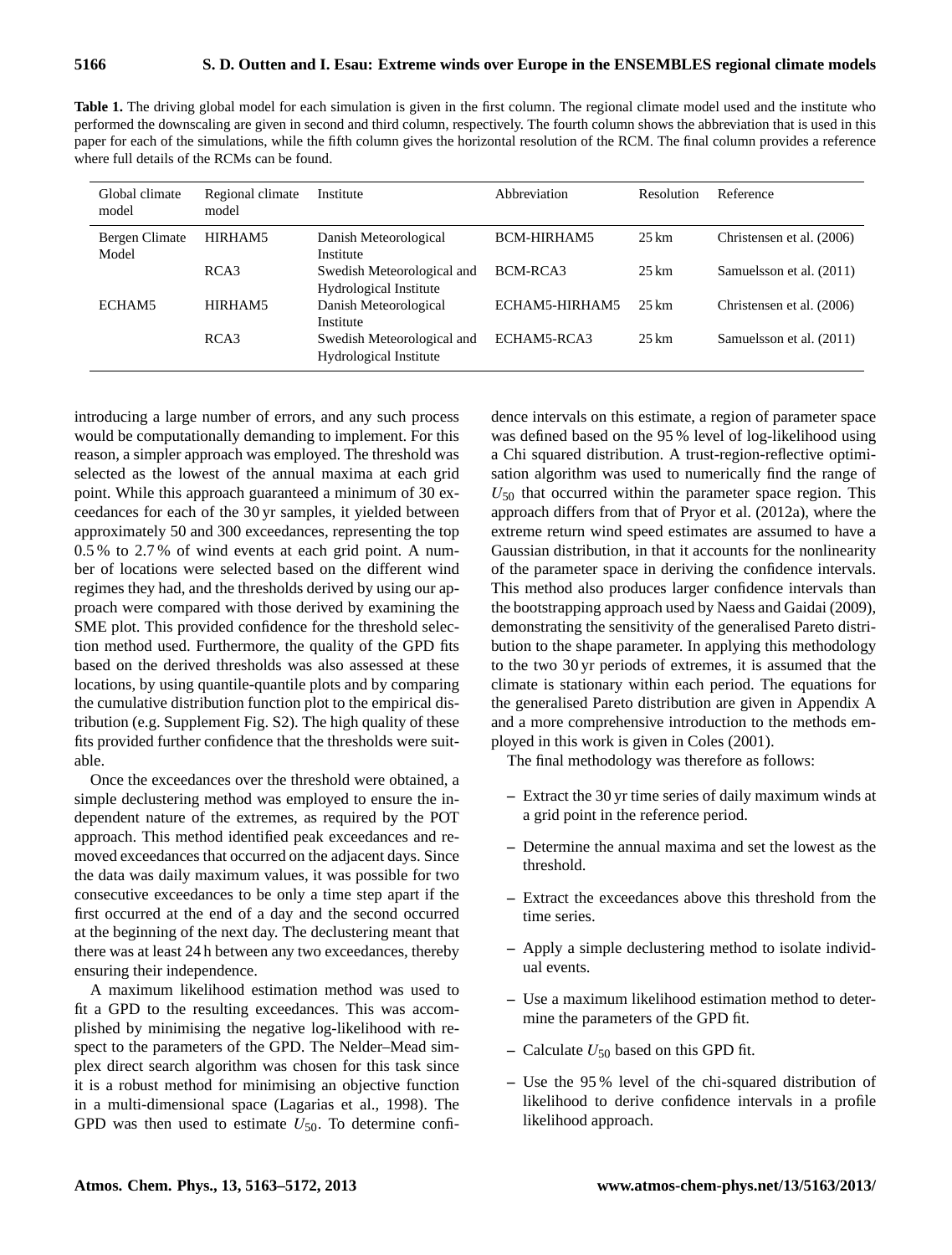

Fig. 1. The 50 yr return 10 m wind speed in m s<sup>-1</sup> calculated using the GPD for four different downscalings, with red/blue colours representing high and low return wind speeds, respectively. The columns are using the Bergen Climate Model (left), and the ECHAM5 global climate model (right); while the rows are the HIRHAM5 (top) and the RCA3 (bottom) regional climate models.

- **–** Repeat for every grid point in all four downscaling experiments.
- **–** Repeat for the future period.

#### **4 Extreme winds over Europe**

The 50 yr winds show some clear differences between the four downscalings (Fig. 1). The most pronounced of which is that the return winds from the RCA3 downscalings are approximately  $5 \text{ m s}^{-1}$  lower than those from the HIRHAM5 downscalings. At some locations, this difference rises to over 20 m s<sup>-1</sup>. Pryor et al. (2012a) identified that downscalings of ECHAM5 and ERA-40 reanalysis data produced very similar results when using HIRHAM5, but that downscalings using RCA3 showed a consistent negative bias in  $U_{50}$  compared to reanalysis, as previously identified by Höglund et al. (2009). A report by SMHI on this issue speculated that this was due in part to a poorly chosen roughness length within the planetary boundary layer scheme of RCA3 (Höglund et al., 2009). The difference depending upon which GCM is downscaled is less striking, with downscalings of ECHAM5 producing return wind speeds  $0.5-1$  m s<sup>-1</sup> higher on average than those produced using the BCM. There are also differences in the distribution of  $U_{50}$  depending upon the GCM downscaled; with ECHAM5 producing higher wind speeds over the North Atlantic, and yet lower wind speeds over the Black Sea. Intermodel spread has already been identified as the main source of uncertainty in estimating return values from climate models (Kharin et al., 2007); however, Fig. 1 suggests that it is the spread between different RCMs that is most important when considering extreme winds.

Despite the differences, there are some obvious common features between the four downscalings: the highest return wind speeds appear off the south east coast of Iceland where corner jets are frequent; high  $U_{50}$  over the eastern end of the Black Sea, near the Kaçkar mountains of Turkey and the Caucasus range in Georgia; increased wind speeds extend over the mountains of Norway; and isolated strips of locally higher  $U_{50}$  are seen over the Atlas mountains in Morocco,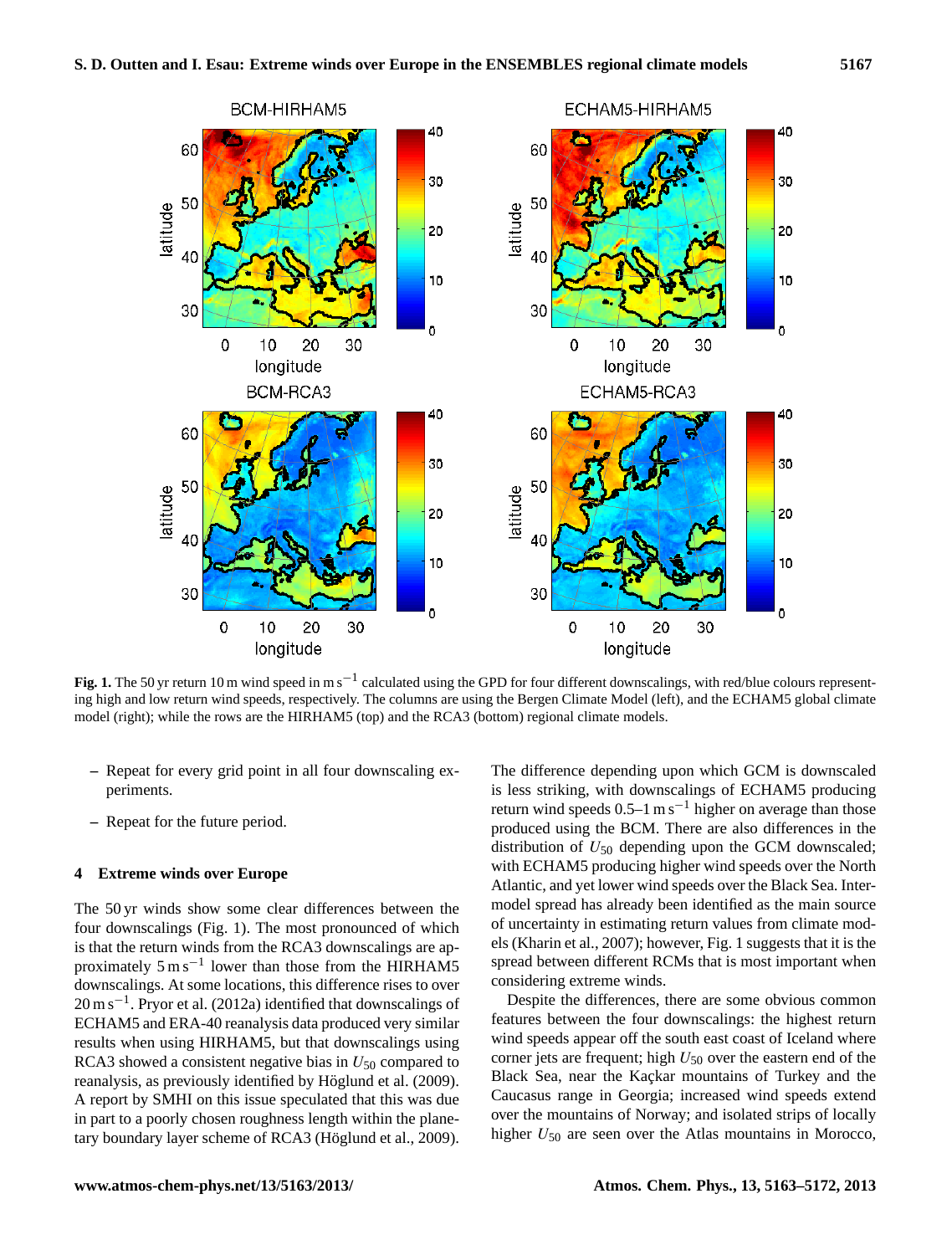

**Fig. 2.** The magnitude of the change in 50 yr return 10 m wind speed between the reference 30 yr period (1961–1990), and the future 30 yr period (2070–2099). The estimates are in in m s<sup>-1</sup> and show the results for the four different downscalings. The beige regions indicate locations where the projected changes in the 50 yr return 10 m wind speeds of  $2 \text{ m s}^{-1}$  or less, while the blue to red regions indicate those locations with 50 yr winds between 2 and  $10 \text{ m s}^{-1}$ .

the Pyrenees mountains between France and Spain, and the Alps on the borders of France, Switzerland and Italy. This highlights the strong connection between extreme winds and orography, as previous studies have investigated (Outten et al., 2009; Renfrew et al., 2009; Smith, 1982). While the high  $U_{50}$  locations over land are less apparent in the RCA3 downscalings, they do perhaps possess a more interesting feature. The peak  $U_{50}$  is comparable to the continental average, and is only identifiable due to the lower than average  $U_{50}$  around it. For example, in BCM-RCA3, the mean  $U_{50}$  over Western Europe is approximately 10.7 m s<sup>-1</sup>, the mean  $U_{50}$  in the strip over the Alps (45.8° N, 7.4° W) is  $10.8 \text{ m s}^{-1}$ , but the mean  $U_{50}$  either side of the strip over the Alps is 7.2 m s<sup>-1</sup>. This is also visible for the Atlas Mountains, the Pyrenees, and the mountains of Norway; and this feature remains unexplained.

Comparing the changes in  $U_{50}$  between the reference period and the future period (Fig. 2), it is clear that at most locations the change is less than  $2 \text{ m s}^{-1}$  in all four downscal-

ings, as indicated by the light beige regions. This is similar to the findings of Nikulin et al. (2011) and Pryor et al. (2012a). Also similar to their works, the downscalings presented here show little agreement in either the location or magnitude of changes greater than 2 m s−<sup>1</sup> . For example, the HIRHAM5 downscaling of the BCM shows regions of high change located in the mid-latitudes of the eastern Atlantic, the eastern half of the Black Sea, off the coast of Lebanon and Syria, and over northern Libya, while the RCA3 downscaling of the same GCM shows none of these locations as having significant change. It instead shows larger changes centred over the eastern and central Mediterranean.

Figure 3 shows the confidence intervals at the 95 % level for the estimates of the return wind speed in the reference period shown in Fig. 2. Comparing these to the plots of future change it can be seen that at almost all locations, any change projected by any of the models is comparable to, or more often smaller than, the uncertainty associated with the estimate of the return wind speeds. Hence the signal of changes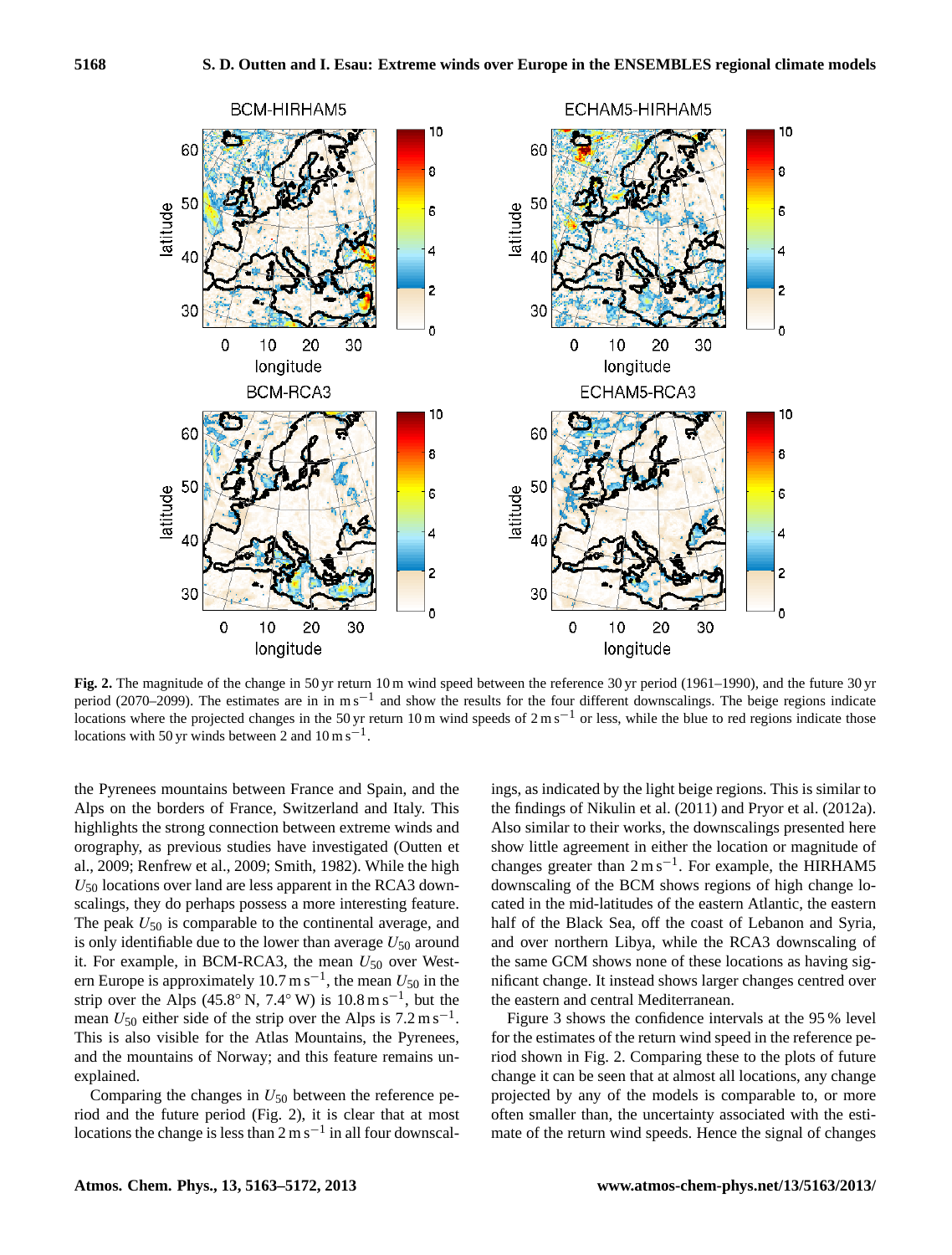

**Fig. 3.** The magnitude of the confidence interval associated with the maximum likelihood estimate of the 50 yr return wind speed in the reference period. These are shown in m s<sup>-1</sup> and are plotted on the same colour scale as the 50 yr return estimates in Fig. 2. The plots show the results for the four different downscalings. The beige regions indicate locations where the confidence intervals are 2 m s−<sup>1</sup> or less, while the blue to red regions indicate those locations with 50 yr winds between 2 and  $10 \text{ m s}^{-1}$ .

in extreme winds projected in these RCM downscalings is indistinguishable from the noise associated with the uncertainties of estimating a 50 yr event. While the locations of highest uncertainty differ from downscaling to downscaling, they do correspond to the location of high return wind speed within each downscaling. It should also be noted that the confidence intervals are not evenly distributed around the maximum likelihood estimation (MLE). The upper limit of the confidence interval is invariably much further from the MLE than the lower limit (e.g. Supplement Fig. S2: profile likelihood). This is different from some works in which the confidence intervals are considerably smaller due to the assumption that they follow a Gaussian distribution (e.g. Pryor et al., 2012a).

One region of particular interest in recent studies of extreme winds has been the North Sea, especially between Belgium and the UK As stated earlier, many previous studies have suggested an increase in the wind speed in this region, both in future projections from climate models and in historical reanalyses (Beniston et al., 2007; Schwierz et al., 2010; Rockel and Woth 2007; Wang et al., 2011; Donat et al., 2011b). The four downscalings presented here all show different changes in this region, ranging from approximately 1 m s−<sup>1</sup> to 8 m s−<sup>1</sup> . The only significant change is shown by the HIRHAM5 downscaling of ECHAM5, which shows a peak future change in  $U_{50}$  of 8.2 m s<sup>-1</sup>, with a confidence interval of  $3.6 \text{ m s}^{-1}$ . It is one of the few locations where the projected change is greater than the uncertainty. Pryor et al. (2012a) also found an increase in  $U_{50}$  in this location in the HIRHAM5 downscaling of ECHAM5, with no increase projected by the equivalent RCA3 downscaling. In contrast, Van den Eynde et al. (2012) examined operation model wind fields from the Norwegian Meteorological Institute for this region covering the period of 1955 to 2006 and they found no significant trends in either the mean or extreme winds. One possible explanation for this discrepancy is the seasonality in the trends in the Southern North Sea, as identified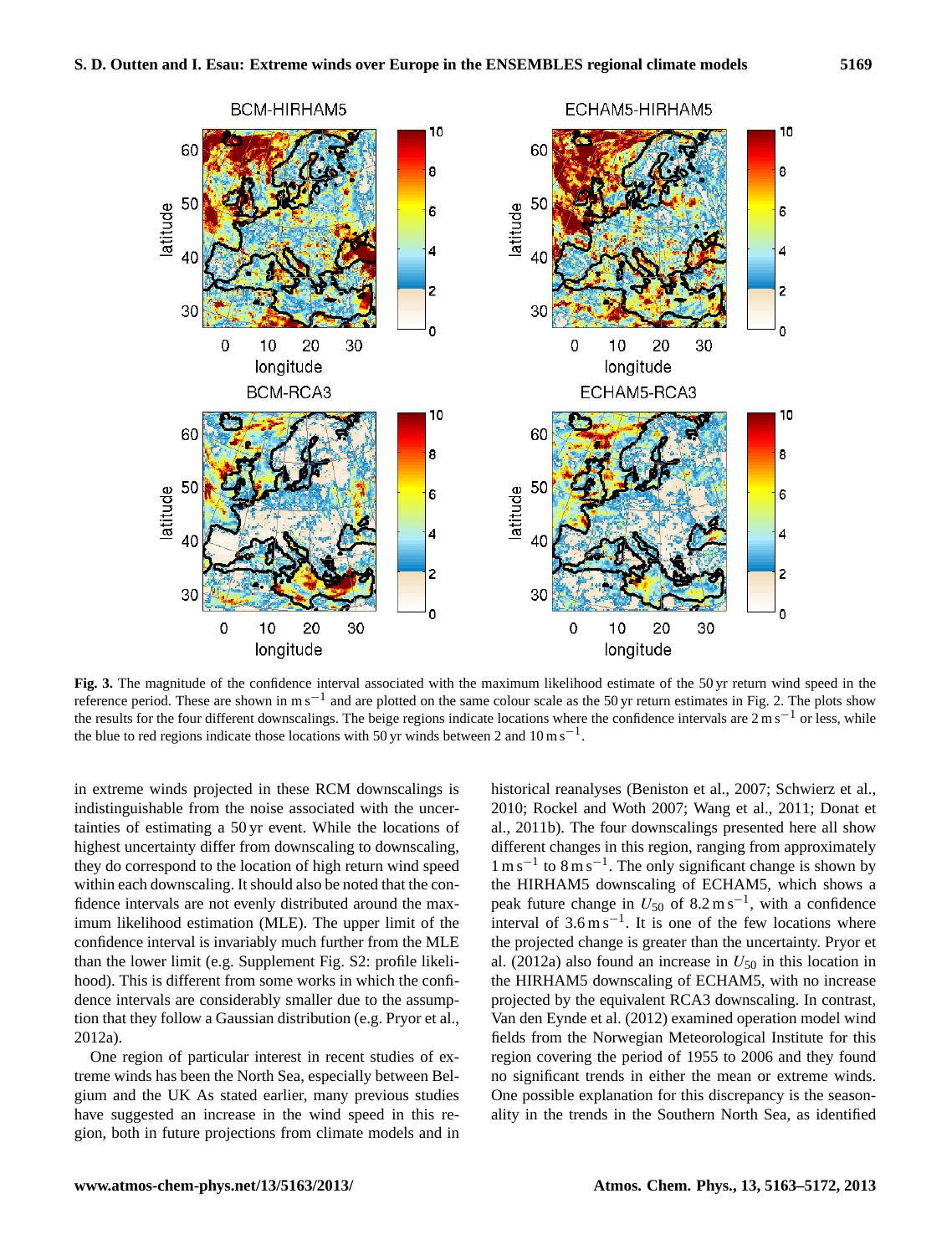by Wang et al. (2011). While this could be examined in the downscalings, it is beyond the scope of this work.

#### **5 Discussion and Conclusions**

This work has examined the 50 yr return 10 m wind speeds over Europe in four different downscalings based on the peaks over threshold method and using the generalised Pareto distribution. For most locations over Europe the different downscalings all suggest a change in  $U_{50}$  of around 1–2 m s−<sup>1</sup> in keeping with previous research (Pryor et al., 2012a; Nikulin et al., 2011). While the downscalings show some isolated areas where there is a greater change projected in  $U_{50}$ , they do not agree on the location of these areas or the magnitude of the change. Indeed the inter-model spread, especially between different RCMs, appears to be the largest source of uncertainty.

Another source of uncertainty comes from the statistical estimation of a 50 yr event based on 30 yr of data. The average change in  $U_{50}$  in the HIRHAM (RCA3) downscalings was approximately  $1.13 \text{ m s}^{-1}$  and  $1.8 \text{ m s}^{-1}$   $(0.69 \text{ m s}^{-1}$ and  $1.40 \text{ m s}^{-1}$ ) over the land and sea, respectively, compared to the average confidence intervals of  $4.39 \text{ m s}^{-1}$  and 6.93 m s<sup>-1</sup> (2.57 m s<sup>-1</sup> and 4.59 m s<sup>-1</sup>) respectively. Therefore, the changes projected by these models in the 50 yr return wind speed are well within the uncertainties of those projections. Since this source of uncertainty stems from the method used, other methods were also considered. The annual-maxima method was employed, resulting in a Generalised Extreme Value distribution; however, since a 30 yr sample only provides 30 maxima, the uncertainties were considerably larger. Other works have made use of the Gumbel distribution (e.g. Pryor et al., 2012a). This is based on a modification of the block-maxima approach, where a likelihood ratio test is used to show that the two parameter Gumbel distribution provides an equally valid fit to the data as does the three parameter GEV. By reducing the problem to a Gumbel distribution, the shape parameter to which the confidence intervals are so sensitive is removed, thereby reducing the uncertainty. When this method was applied in this work it was found that a considerable area of the domain failed the likelihood ratio test in either the current or future period (Supplement Fig. S3). This area was different in each model, making it an unviable method to use for intercomparison.

Given the value of good knowledge of extreme wind speeds to so many sectors, for example, reinsurance, construction, wind energy, forestry planning, high-speed rails, etc., it will become increasingly important to be able to accurately estimate both the return levels of wind speeds and the uncertainties associated with those estimates. While new techniques are being developed to improve the statistical tools (e.g. new estimator techniques for the shape parameter; Van de Vyver and Delcloo, 2011), the issue of inter-model spread in the RCMs remains a major problem. It is also important to state that this study has not addressed the attribution of the projected changes in extreme winds to either changes in anthropogenic forcing or natural variability.

#### **Appendix A**

#### **Generalised Pareto distribution**

The approach used in this paper is a peaks-over-threshold (POT), extreme value method, thus it treats those values that exceed a given threshold,  $u$ , as being extremes. Like many such methods, it assumes that the values are independent and identically distributed (i.i.d.) in time (i.e. the values have no correlation or clustering). The second theorem of extreme value theory, or Pickands–Balkema–De Haan theorem, states that the magnitude of these exceedances can be approximated by a generalised Pareto distribution (GPD) and their frequencies by a Poisson distribution. The following is based on Coles (2001) and a more complete introduction to extreme value analysis is given therein.

Let  $X = \{X_1, X_2, \dots, X_n\}$  be a random sample of an i.i.d. series with common distribution function  $F$ . The distribution of extreme events in the sample, defined as those exceeding the threshold  $u$ , is given by the conditional probability:

$$
P\{X > u + y \mid X > u\} = \frac{1 - F(u + y)}{1 - F(u)}, \quad y > 0.
$$
 (A1)

Using a sufficiently high threshold, this distribution function converges to the generalised Pareto distribution as  $n \rightarrow \infty$ . The cumulative distribution function for the GPD is given by

$$
H(y) = \begin{cases} 1 - (1 + \frac{\xi y}{\sigma})^{-1/\xi}, & \xi \neq 0\\ 1 - e^{-y/\sigma}, & \xi \neq 0, \end{cases}
$$
 (A2)

where  $\xi$  is the shape parameter and  $\sigma$  is the scale parameter. The GPD corresponds to the exponential, ordinary Pareto, and Pareto II type distributions when  $\xi = 0$ ,  $\xi < 0$  and  $\xi > 0$ , respectively.

For a suitably chosen threshold, the number of exceedances can be assumed to approximate a Poisson distribution with parameter  $\lambda$ . This parameter gives the average rate of exceedances per year. The  $T$  year return event,  $U_T$ , is an event (or quantile) which on average is only exceeded once every  $T$  years. This work considered the 50 yr return event. The T year return event can be calculated from

$$
U_T = \begin{cases} u + \frac{\sigma}{\xi} \left[ (\lambda T)^{\xi} - 1 \right], \ \xi \neq 0 \\ u + \sigma \ln(\lambda T), \qquad \xi = 0. \end{cases}
$$
 (A3)

In order to estimate the parameters of the GPD, the maximum likelihood method was used. Given that the values  $y_1, y_2, \ldots, y_n$  are the *n* excesses over the threshold *u*, the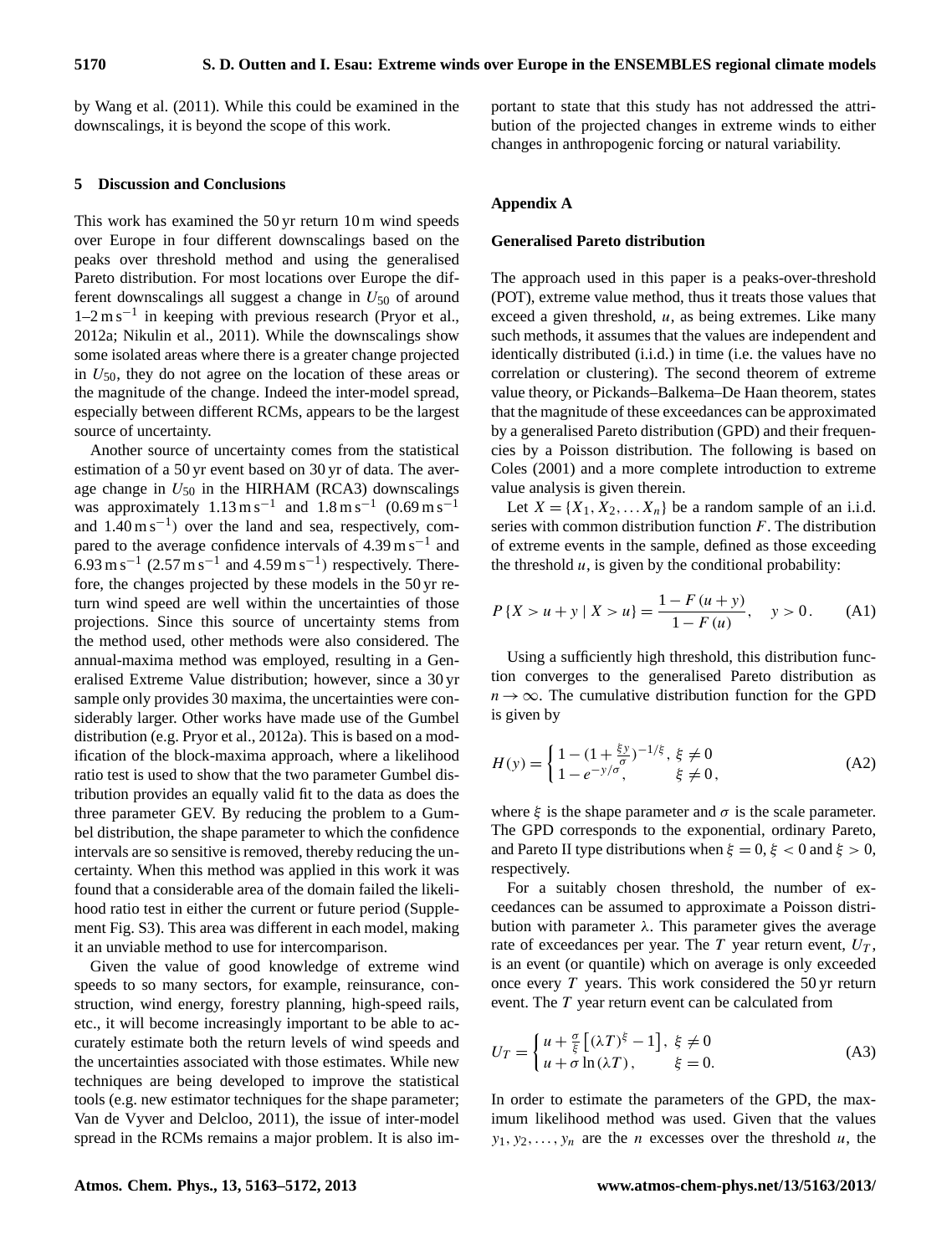#### **S. D. Outten and I. Esau: Extreme winds over Europe in the ENSEMBLES regional climate models 5171**

log-likelihood is given by

$$
L = \begin{cases} -n \ln \sigma - (1 + 1/\xi) \sum_{i=1}^{n} \ln(1 + \xi^{y_i/\sigma}), & \xi \neq 0 \\ -n \ln \sigma - 1/\sigma \sum_{i=1}^{n} y_i, \xi \neq 0. \end{cases}
$$
(A4)

The log-likelihood cannot be analytically maximised, hence the Nelder–Mead simplex direct search algorithm was used to numerically minimise the negative log-likelihood with respect to the parameters of the GPD.

# **Supplementary material related to this article is available online at: [http://www.atmos-chem-phys.net/13/](http://www.atmos-chem-phys.net/13/5163/2013/acp-13-5163-2013-supplement.pdf) [5163/2013/acp-13-5163-2013-supplement.pdf.](http://www.atmos-chem-phys.net/13/5163/2013/acp-13-5163-2013-supplement.pdf)**

*Acknowledgements.* This work was funded by Norwegian Research Council as part of the NRC project RECON 200610/S30, and by the Centre for Climate Dynamics at the Bjerknes Centre (SKD). The ENSEMBLES data used in this work was funded by the EU FP6 Integrated Project ENSEMBLES (Contract number 505539) whose support is gratefully acknowledged. The authors would also like to thank the reviewers and the editor for their suggestions which have helped improve this paper.

Edited by: W. Lahoz

#### **References**

- Balkema, A. A. and de Hann, L.: Residual lifetime at great age, Annals of Prob., 2, 792–804, 1974.
- Beniston, M.: The 2003 heat wave in Europe: a shape of things to come?, Geophys. Res. Lett., 31, L02202, doi[:10.1029/2003GL018857,](http://dx.doi.org/10.1029/2003GL018857) 2004.
- Beniston, M., Stephenson, D. B., Christensen, O. B., Ferro, C. A. T., Frei, C., Goyette, S., Halsnaes, K., Holt, T., Jylha, K., Kofli, B., Palutikof, J., Scholl, R., Semmler, T., and Woth, K.: Future extreme events in European climate: an exploration of regional climate model projections, Climatic Change 81, 71–95, 2007.
- Christensen, O. B., Drews, M., Christensen, J. H., Dethloff, K., Ketelsen, K., Hebestadt, I., and Rinke, A.: The HIRHAM Regional Climate Model Version 5  $(\beta)$ , Tech Rep 06-17, ISSN 1399-1388, DMI, Copenhagen, 2006.
- Coles, S.: An introduction to statistical modelling of extreme values, Springer, London, 208 pp., 2001.
- Della-Marta, P. M., Mathis, H., Frei, C., Liniger, M., Kleinn, J., and Appenzeller, C.: The return period of wind storms over Europe, Int. J. Climatol., 29, 437–459, 2009.
- Donat, M. G., Leckebusch, G. C., Wild, S., and Ulbrich, U.: Future changes in European winter storm losses and extreme wind speeds inferred from GCM and RCM multi-model simulations, Nat. Hazards Earth Syst. Sci., 11, 1351–1370, doi[:10.5194/nhess-11-1351-2011,](http://dx.doi.org/10.5194/nhess-11-1351-2011) 2011a.
- Donat, M. G., Renggli, D., Wild, S., Alexander, L. V., Leckebusch, G. C., and Ulbrich, U.: Reanalysis suggests long-term upward trends in European storminess since 1871, Geophys. Res. Lett., 38, L14703, doi[:10.1029/2011GL047995,](http://dx.doi.org/10.1029/2011GL047995) 2011b.
- Fisher, R. A. and Tippett, L. H. C.: Limiting forms of the frequency distribution of the largest or smallest member of a sample, P. Camb. Philos. Soc., 24, 180–190, 1928.
- Foley, A. M.: Uncertainty in regional climate modelling: A review, Prog. Phys. Geo., 34, 647–670, 2010.
- Furevik, T., Bentesen, M., Drange, H., Kindem, I. K. T., and Kvamstø, N. G., and Sorteberg, A.: Description and evaluation of the Bergen climate model: ARPEGE coupled with MICOM, Clim. Dynam. 21, 27–51, 2003.
- Grumm, R. H.: The central European and Russian heat event of July-August 2010, B. Am. Meteorol. Soc., 92, 1285–1296, 2011.
- Gumbel, E. J.: Statistics of Extremes, Columbia University Press, New York, 1958.
- Höglund, A., Meier, H. E. M., Broman, M., and Kriezi, E.: Validation and correction of regionalised ERA-40 wind fields over the Baltic Sea using the Rossby Centre Atmosphere model RCA3.0, Oceanographi. 97, SMHI, Stockholm, 2009.
- Jones, R. N.: Managing uncertainty in climate change projections Issues for impact assessment – An editorial comment, Climatic Change, 45, 403–419, 2000.
- Kharin, V. V., Zwiers, F. W., Zhang, X., and Hegerl, G. C.,: Changes in temperature and precipitation extremes in the IPCC ensemble of global coupled model simulations, J. Climate, 20, 1419–1444, 2007.
- Koh, T.-Y., Djamil, Y. S., and Teo, C.-K.: Statistical dynamics of tropical wind in radiosonde data, Atmos. Chem. Phys., 11, 4177– 4189, doi[:10.5194/acp-11-4177-2011,](http://dx.doi.org/10.5194/acp-11-4177-2011) 2011.
- Kunz, M., Mohr, S., Rauthe, M., Lux, R., and Kottmeier, Ch.: Assessment of extreme wind speeds from Regional Climate Models – Part 1: Estimation of return values and their evaluation, Nat. Hazards Earth Syst. Sci., 10, 907–922, doi[:10.5194/nhess-](http://dx.doi.org/10.5194/nhess-10-907-2010)[10-907-2010,](http://dx.doi.org/10.5194/nhess-10-907-2010) 2010.
- Lagarias, J. C., Reeds, J. A., Wright, M. H., and Wright, P. E.: Convergence Properties of the Nelder-Mead Simplex Method in Low Dimensions, SIAM J. Optimiz., 9, 112–147, 1998.
- Larsen, X. G. and Mann J.: The effects of disjunct sampling and averaging time on maximum mean wind speeds, J. Wind Eng. Ind. Aerod., 94, 581–602, 2006.
- Lun, I. Y. F. and Lam, J. C.: A study of Weibull parameters using long-term wind observations, Renew. Energ., 20, 145–153, 2000.
- Marsland, S. J., Haak, H., Jungclaus, J. H., Latif, M., and Röske, F.: The Max-Planck-Institute global ocean/sea ice model with orthogonal curvilinear coordinates, Ocean Model. 5, 91–127, 2003.
- Munich Re: Topics GEO, Natural catastrophes 2011 analyses assessments positions, Munich Reinsurance Company Publications, Munich, 49 pp., 2011.
- Naess, A. and Gaidai, O.: Estimation of extreme values from sampled time series, Struct. Saf., 31, 325–334, 2009.
- Nakicenovic, N. and Swart, R. (Eds.): IPCC 2000, Emission Scenarios, Cambridge University Press, UK, 570 pp., 2000.
- Nikulin, G., Kjellström, E., Hansson, U., Strandberg, G., and Ullerstig, A.: Evaluation and future projections of temperature, precipitation and wind extremes over Europe in an ensemble of regional climate simulations, Tellus A, 63, 41–55, 2011.